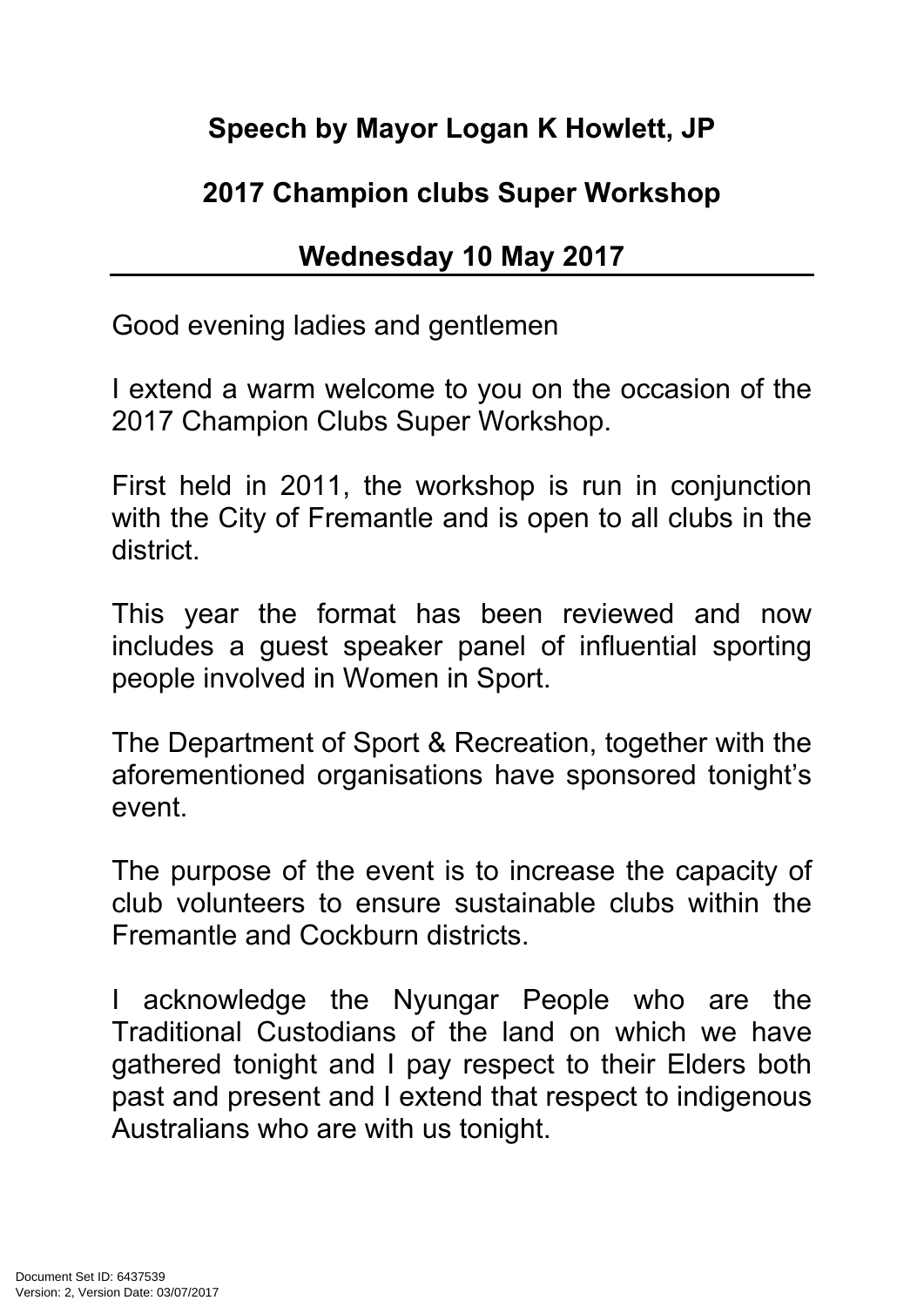I acknowledge the presence of:

- Staff from the City of Cockburn:
	- Mr Travis Moore, Recreation Services Coordinator;
	- Mr Nathan Johnstone, Recreation Development Officer;
	- Ms Susan Butler, Club Development Officer;
	- Bianca Migliore; Program Booking Assiant;
- Ms Erin Litchfield, Project Officer (Recreation), City of Fremantle;
- Representatives of Clubs from across Fremantle and Cockburn;
- Workshop Presenters in:
	- Steve Spallarossa, Department of Racing, Gaming & Liquor;
	- Sam Harris, WA Sports Federation/Safe Clubs 4 Kids;
	- Giorgia Beasley, BookStreet Communications;
	- Aisling Dempsey, Sports Medicine WA; and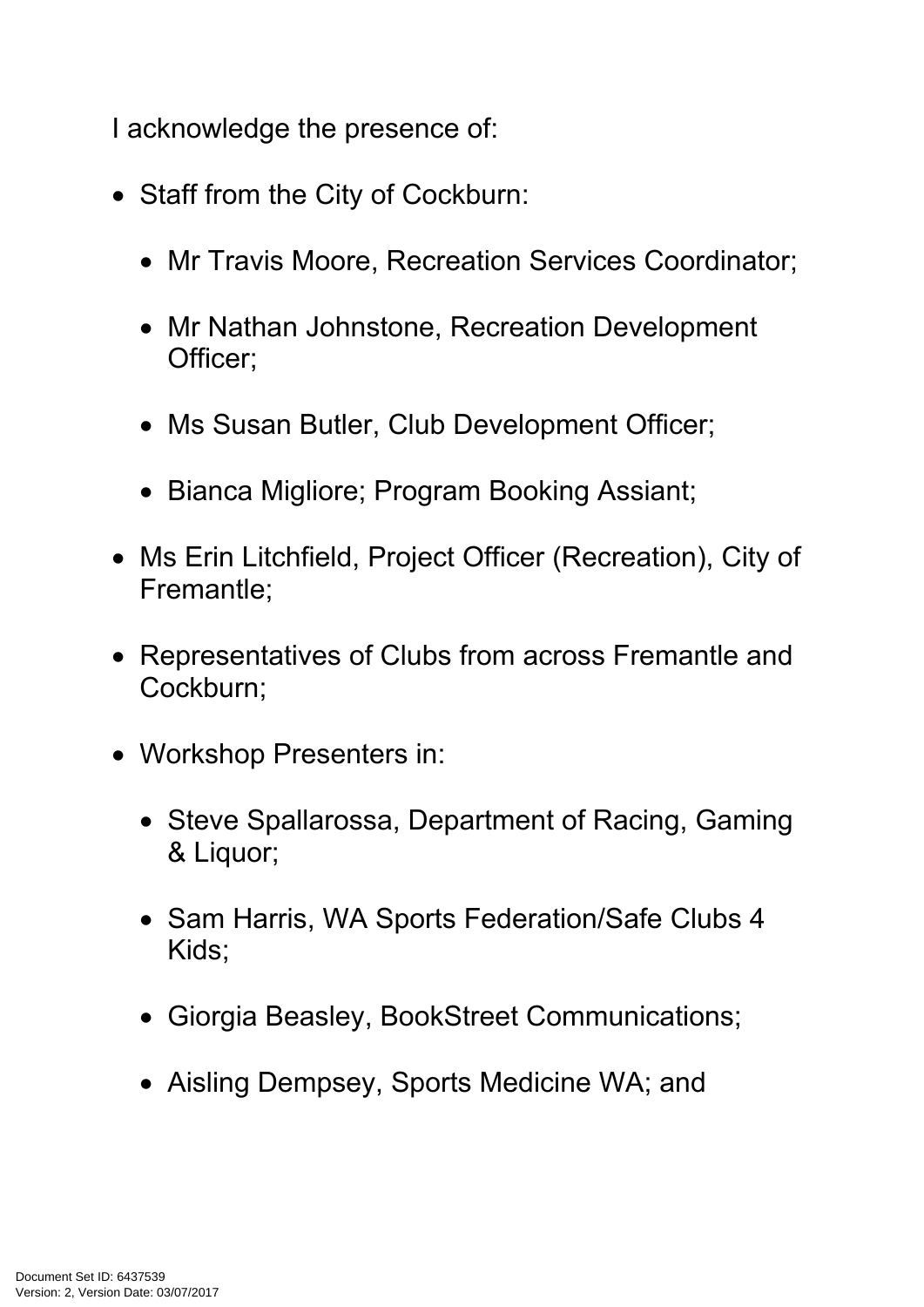- our Guest Speaker Panel who will be arriving at 7.00pm in:
	- o Allana Dickie, WA Football Commission;
	- o Tammy Standley, International Hockey Federation;
	- o Shannon McCann, 2x Australian National Champion 100m Hurdler; and
	- o Bobby Despotovski, Head Coach Perth Glory W-League; and
- our MC for tonight; Emma Payne, Radio Presenter on 91.3 Sports FM.

As many of you know, Champion Clubs is a Club Development initiative funded by the Department of Sport and Recreation, in partnership with the City of **Cockburn** 

The program aims to assist clubs to create healthy, welcoming and inclusive sporting environments to increase community participation.

Tonight there are approximately 50 people in attendance from a range of sporting clubs representing the diversity of sporting codes in our districts that provide opportunities for people of all ages and ability to participate in the sport or sports of their choosing.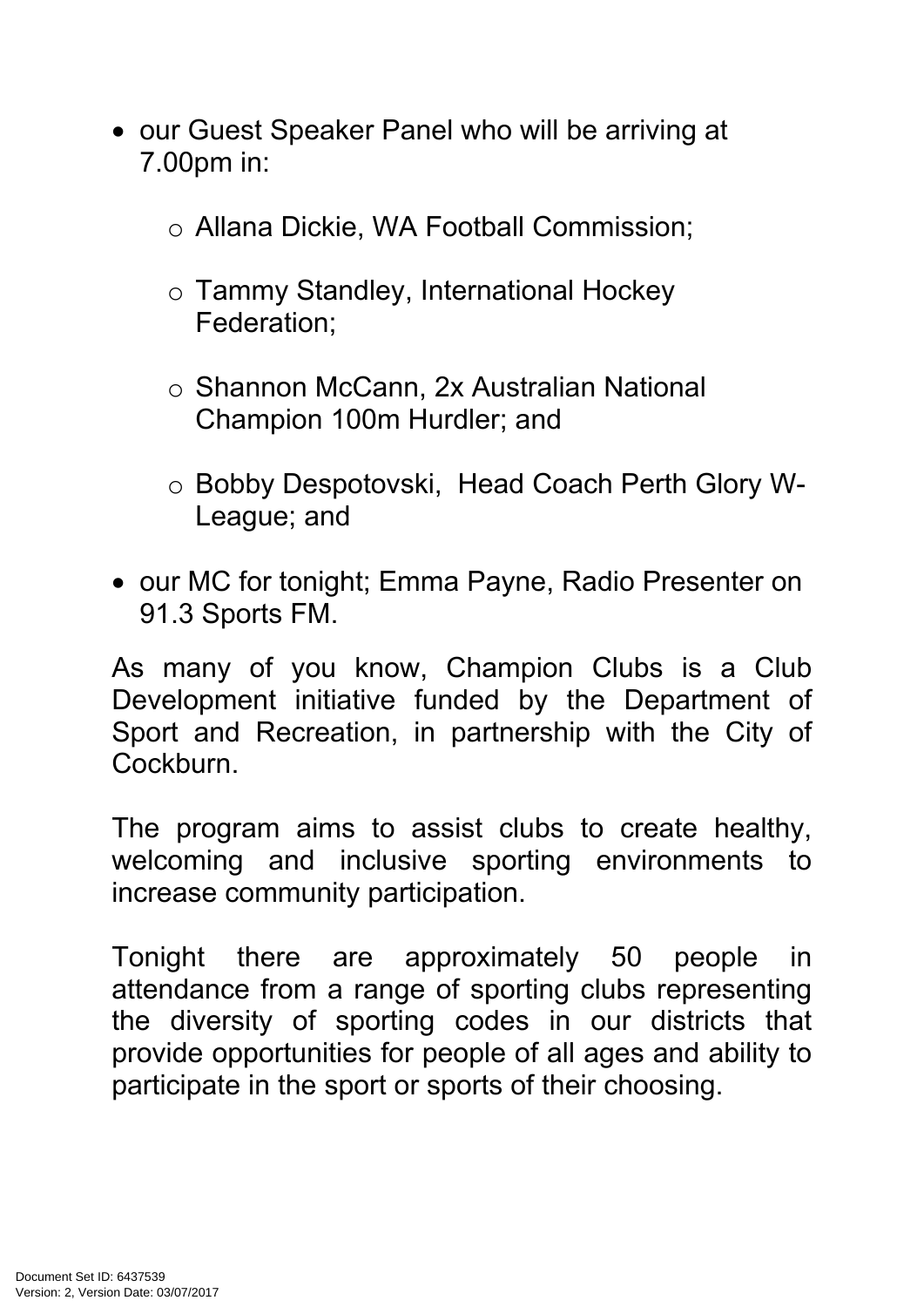The volunteering effort in our respective communities is no better represented than in this room tonight where thousands of hours are devoted each year to ensuring the sustainability and success of the clubs that you represent.

As club representatives each of you provide the opportunities for those who are pursuing their dreams and aspirations in their chosen sport or sports in a structured, organised, disciplined and value driven manner that is unique to your club.

Clubs in our respective cities have been in existence for anywhere between 10 and 80 plus years - they have seen successive committees, members, players, sponsors and supporters pass through their ranks.

In many cases their names will be displayed on honour boards, photographic displays, described in publications, become households names, represented the state and/or the nation - they will also be the unsung heroes; those who help out behind the scenes, mum and dads, grandparents, friends of the club - to each and every one of those people and those of you here tonight we owe a debt of gratitude.

From a personal point of view I grew up with a hunger for sport, particularly football, athletics and basketball.

As a child you don't necessarily take in or understand the number of people around you who provide the coaching, mentoring, the organisation of club activities and the game day support.